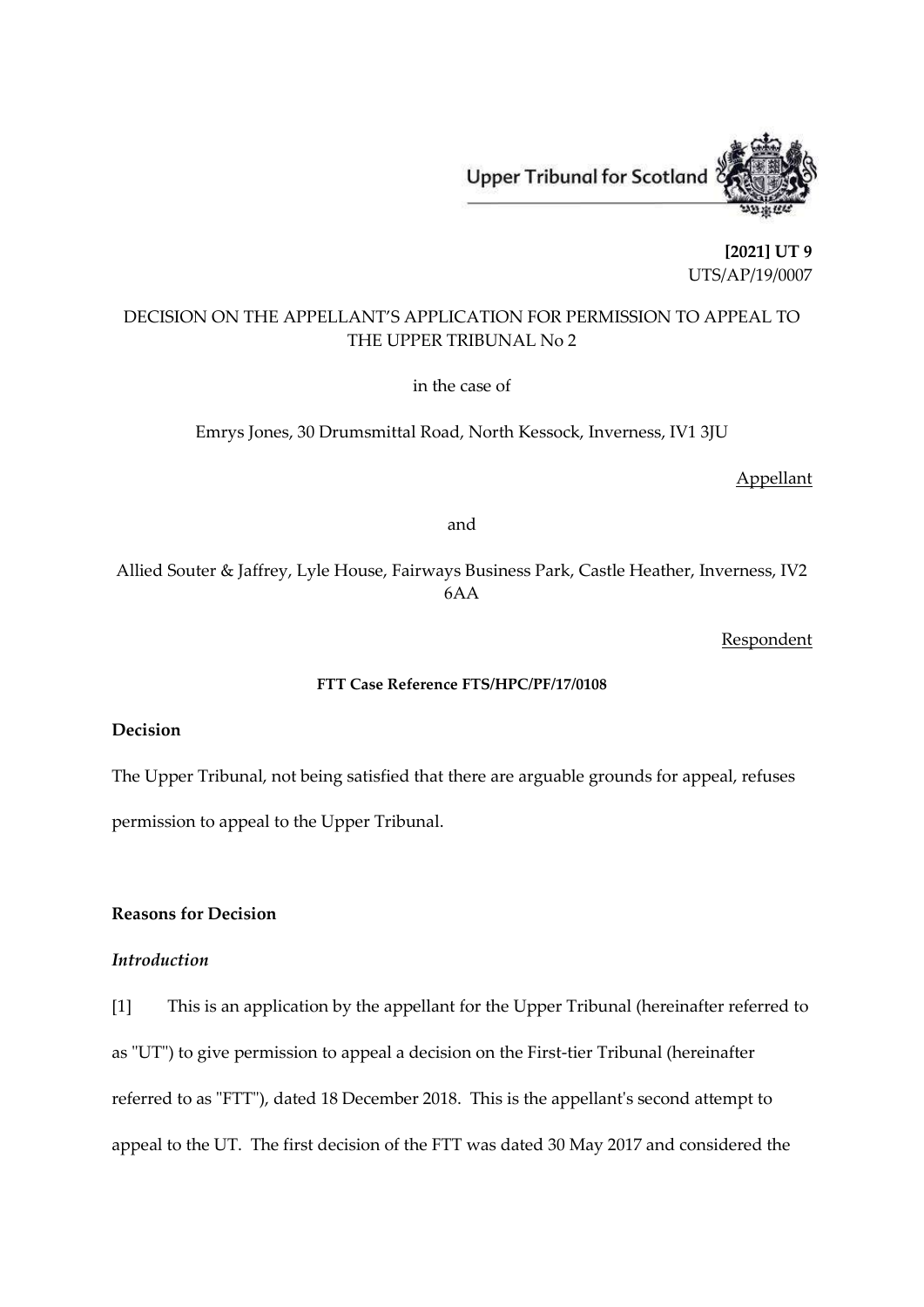appellant's application under section 17 of the Property Factors (Scotland) Act 2011 (hereinafter referred to as "the 2011 Act"). The appellant's first application to the FTT sought a determination that the factor had, first, failed to comply with section 1, 3, 4.4, 4.6 and 4.7 of the Code of Conduct for Property Factors (hereinafter referred to as "the code") and, second, failed to carry out the property factor's duties appropriately. The FTT determined that the factor had failed to comply with sections 1 and 4.4 of the code, proposed to make a Property Factor Enforcement Order (hereinafter referred to as a "PFEO") requiring the factor to remedy the non-compliance with those sections of the code and awarded the appellant £100 in respect of the strain and anxiety caused by the lack of compliance with those sections of the code.

[2] The appellant sought permission to appeal the FTT decision of 30 May 2017 on two points of law. The FTT refused him permission to appeal to the UT. However, the UT, by decision dated 13 November 2017, granted limited permission to appeal on the following grounds:

- 1. Whether the FTT applied the appropriate test in considering whether the factor provided clarity and transparency in some or all accounting procedures (which is a requirement of section 3 of the code); and
- 2. Whether the FTT erred in law by failing to make sufficient findings in fact and in failing to give adequate reasons for its decision that there was not any breach of the requirement in section 3 of the code to have clarity and transparency in some or all accounting procedures .

The UT, in the same decision, refused permission to appeal on the following point of law: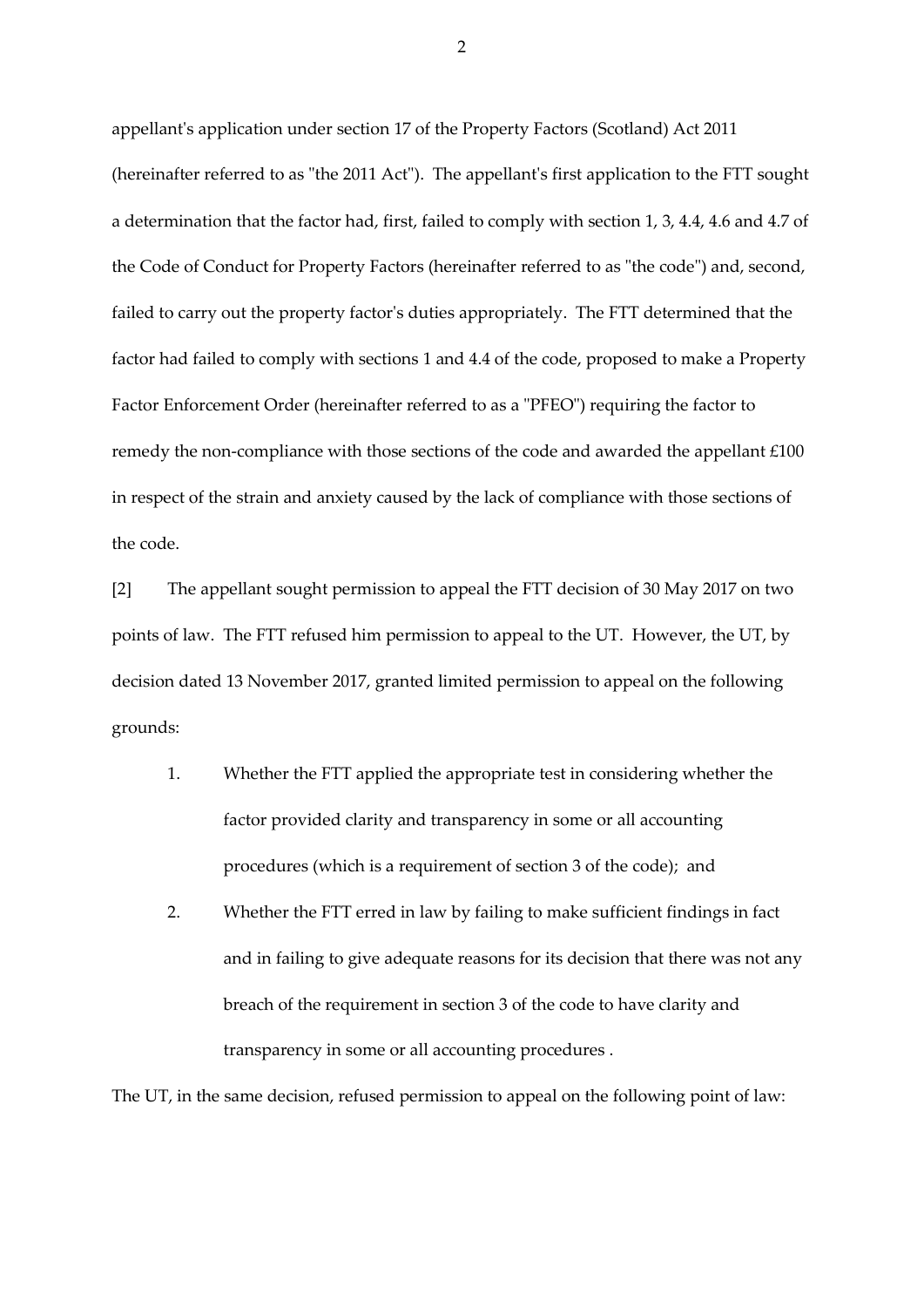1. "Whether a homeowner is entitled to be informed about: (a) the number of homeowners in arrears to a factor; and (b) the amount of the arrears due by each homeowner."

The appellant accepted to both the FTT and UT that he had been provided with the above information. The FTT held, at para 19 of their decision of 30 May 2017, that there had been no breach of section 4.6 of the code because information in relation to debts had been made available to the appellant and that there had been no specific debt recovery problems with implications for the other homeowners. At para 12 of the UT decision of 13 November 2017, the UT refused permission to appeal on the above point on the basis that: (1) the approach taken by the FTT did not disclose any arguable error of law; and (2) given the information had already been provided to the appellant (which the appellant had expressly acknowledged) the point was academic.

[3] The UT subsequently heard the appeal on the limited grounds set out in para 2 above and, by decision of 11 June 2018: (1) allowed the appeal: (2) quashed the FTT decision of 30 May 2017 in relation to the question of whether there had been a breach of section 3 of the code; (3) remitted the case to the FTT to reconsider the question of whether there has been a breach of section 3 of the code; and (4) directed that the case be reconsidered by members of the FTT not involved in the FTT decision of 30 May 2017. The UT decision of 11 June 2018 is set out in written judgement running to 23 pages. That judgement sets out in full section 14 and 17 to 19 of the 2011 Act together with the relevant sections of the code, including, in particular, section 3 and 4 of the code. The reasons that the UT allowed the appeal were, in short: (1) that it was not clear what test the FTT had applied when considering whether the factor had complied with section 3 of the code; (2) that the proper construction of section 17(1) of the 2011 Act required the FTT to make an objective assessment of whether the factor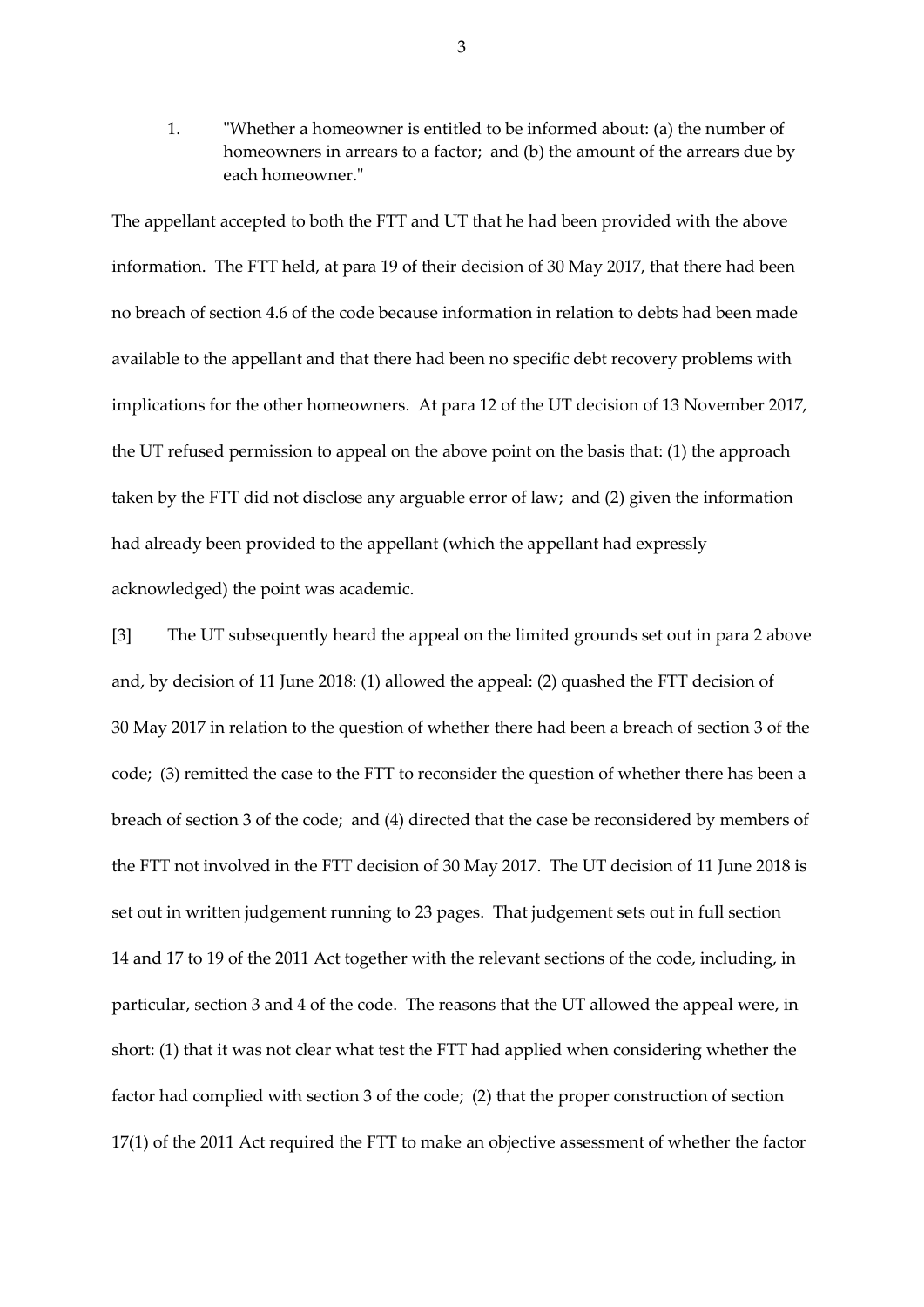has failed to carry out their duties to a reasonable standard or failed to ensure compliance with the code; (3) that the findings in fact and reasons given by the FTT for concluding that the factor had not breached section 3 of the code were inadequate and had resulted in it not being possible to determine whether or not the FTT had made an error of law; and (4) that what the FTT ought to have done was: (i) made findings in fact (which need not have been lengthy) identifying the information that was provided to homeowners; (ii) identified that they were applying an objective test in considering whether the homeowners had been provided with clarity and transparency in all accounting procedures (which section 3 of the code requires); and (iii) set out their reasons, in sufficient detail, so as to leave the informed reader in no real or substantial doubt as to what their reasons were for finding that there was not a breach of section 3 of the code and the material considerations it had taken into account when reaching that decision.

[4] A differently constituted FTT subsequently dealt with the remit from the UT. At the same time that FTT also required to deal with further matters raised by the appellant. The first was a letter by the appellant to the FTT dated 6 December 2017 complaining that the PFEO issued by the FTT on 28 September 2017 (following upon their decision of 30 May 2017 - this PFEO was not affected by the subsequent UT decision to allow the appellant's appeal as regards section 3 of the code) had not been complied with by the factor. The second was a further application by the appellant, made in August 2018, complaining that the factor had failed to comply with sections 3.2, 3.3 and 4.7 of the code. The FTT issued their decision in respect of all these matters on 18 December 2018. It is this decision (all references will be to this decision unless otherwise stated) that the appellant seeks permission from the UT to appeal against. The appellant initially sought permission from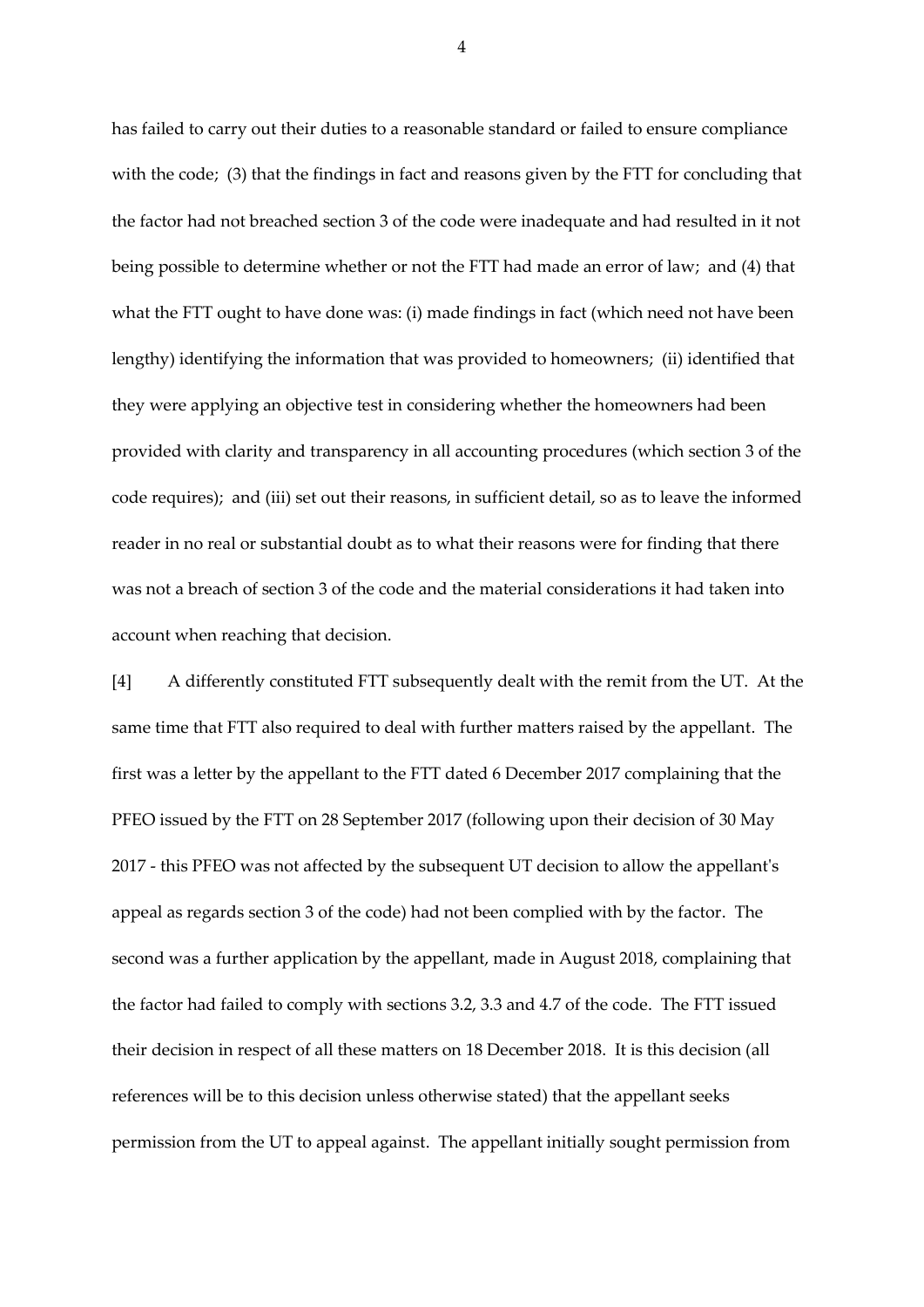the FTT to appeal to the UT. However, the FTT, by decision dated 19 February 2019, refused to give the appellant permission to appeal. The appellant has therefore applied to the UT for permission to appeal to the UT on what the appellant contends are "several points of law", which he has attempted to identify under a number of headings (these are set out at para 13 below).

## **The relevant law**

[5] Section 46 of the Tribunals (Scotland) Act 2014 (hereinafter referred to as "the 2014 Act") provides:

## "46 **Appeal from the Tribunal**

(1) A decision of the First-tier Tribunal in any matter in a case before the Tribunal may be appealed to the Upper Tribunal.

(2) An appeal under this section is to be made-

- (a) by a party in the case,
- (b) on a point of law only.

(3) An appeal under this section requires the permission of-

- (a) the First-tier Tribunal, or
- (b) if the First-tier Tribunal refuses its permission, the Upper Tribunal.

(4) Such permission may be given i n relation to an appeal under this section only if the First-tier Tribunal or (as the case may be) the Upper Tribunal is satisfied that there are arguable grounds for the appeal.

- (5) This section-
	- (a) is subject to sections  $43(4)$  and  $55(2)$ ,
	- (b) does not apply in relation to an excluded decision."

[6] Rule 3 of The Upper Tribunal for Scotland Rules of Procedure 2016 (hereinafter

referred to as "the 2016 Rules") provides: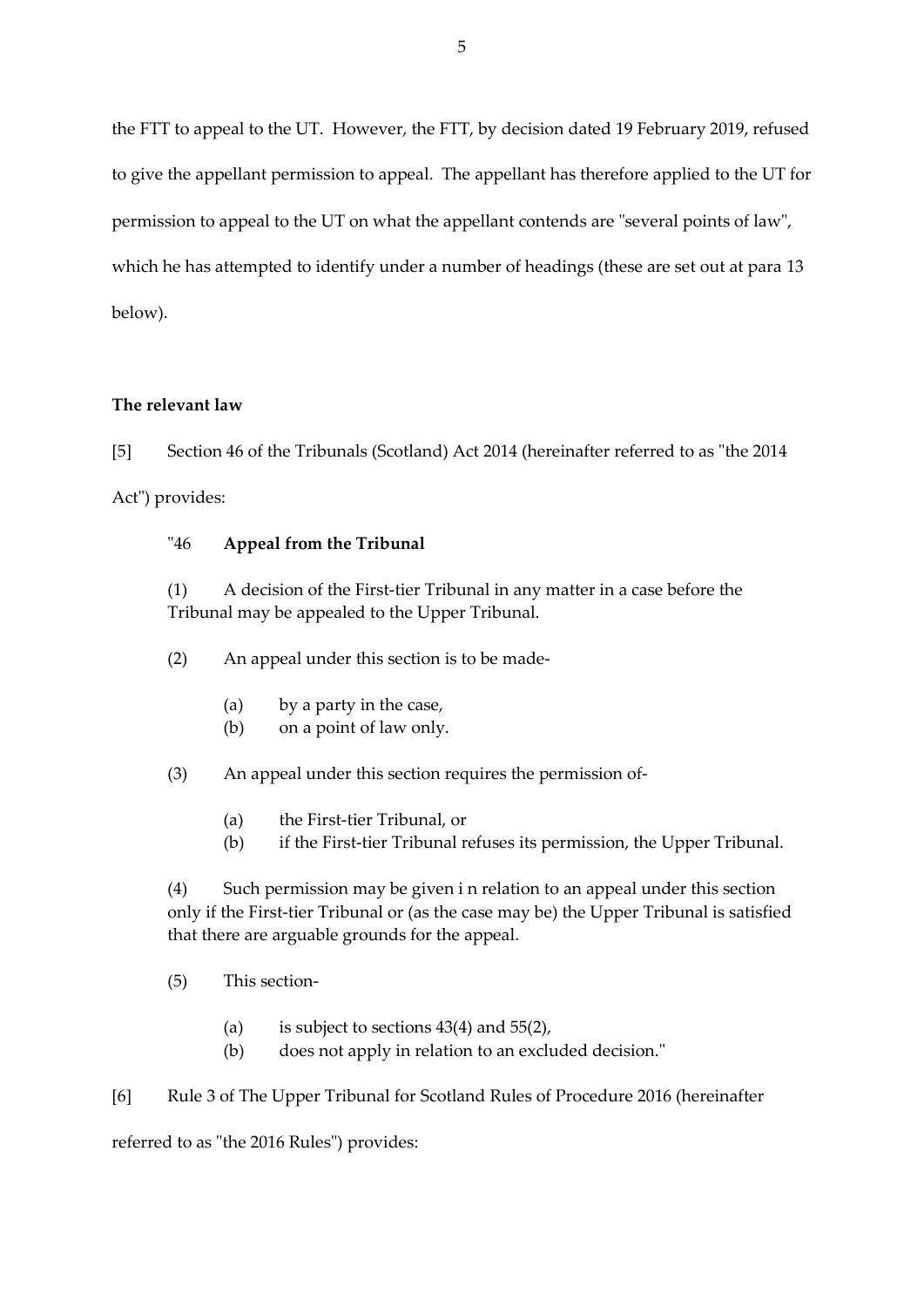"(6) The Upper Tribunal may, where the First-tier Tribunal has refused permission to appeal-

- (a) refuse permission to appeal;
- (b) give permission to appeal; or

(c) give permission to appeal on limited grounds or subject to conditions; and must send a notice of its decision to each party and any interested party including reasons for any refusal of permission or limitations or conditions on any grant of permission.

(7) Where the Upper Tribunal, without a hearing-

(a) refuses permission to appeal; or

(b) gives permission to appeal on limited grounds or subject to conditions,

the appellant may make a written application (within 14 days after the day of receipt of notice of the decision) to the Upper Tribunal for the decision to be reconsidered at a hearing.

(8) An application under paragraph (7) must be heard and decided by a member or members of the Upper Tribunal different from the member or members who refused permission without a hearing.

(9) Where the First-tier Tribunal sends a notice of permission or refusal of permission to appeal to a person who has sought permission to appeal, that person, if intending to appeal, must provide a notice of appeal to the Upper Tribunal within 30 days after the day of receipt by that person of the notice of permission or refusal of permission to appeal."

[7] Section 46 of the 2014 Act makes clear that the appellant can only appeal to the UT on

a point of law (section 46(2)(b) of the 2011 Act) and that permission to appeal to the UT can

only be granted if the UT is satisfied that there are arguable grounds for appeal. Rule 3(6) of

the 2016 Rules makes clear that the UT is entitled to: refuse permission to appeal; give

permission to appeal on all grounds sought; or give permission to appeal on limited

grounds. The question therefore, at this stage, is whether the UT is satisfied that the

purported points of law, identified by the appellant, set out one or more arguable grounds

for appeal.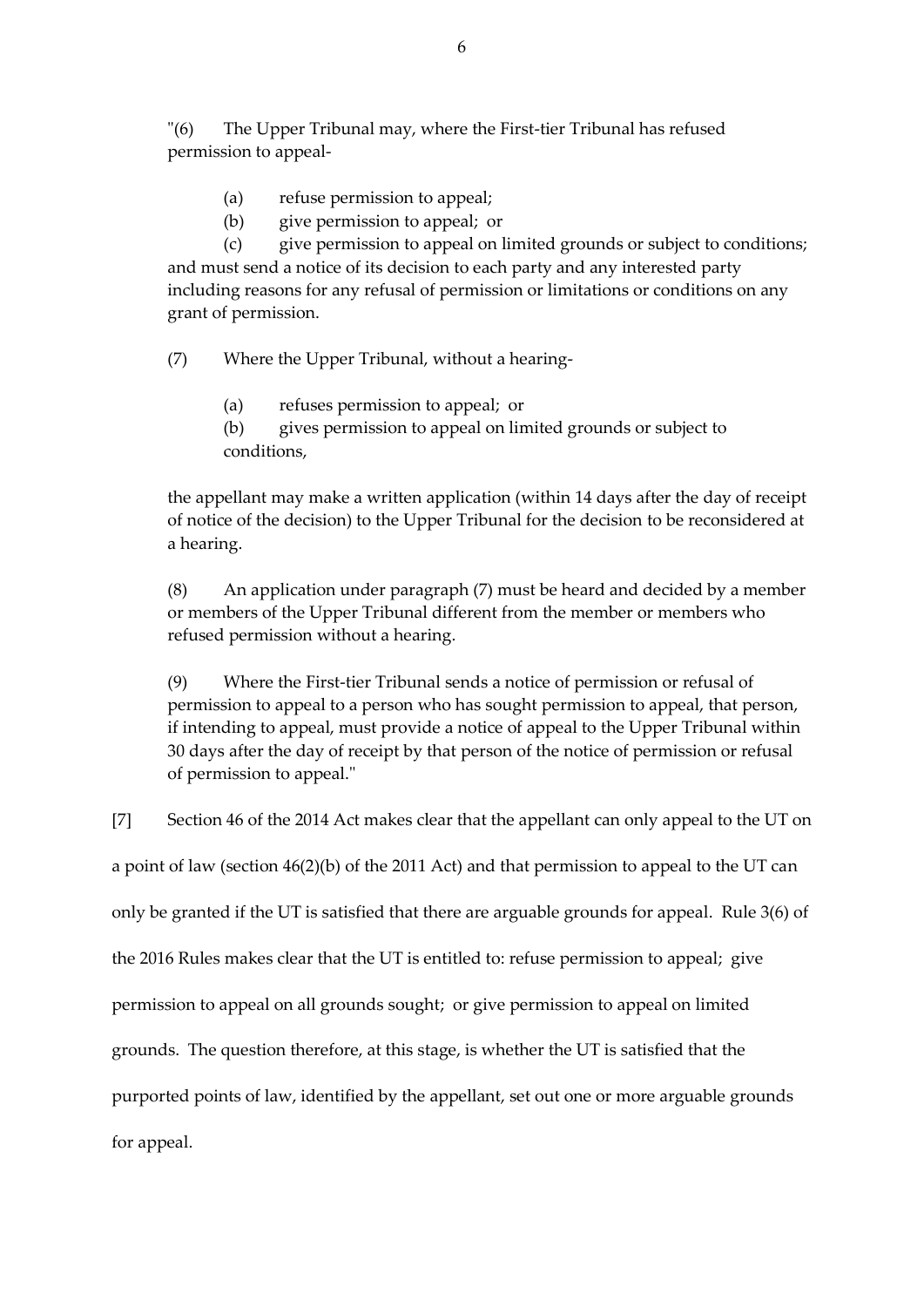[8] The appellant, at this stage, in order to satisfy the UT that there are arguable grounds for appeal, requires, in my view, to point to a material error of law, which could result in the decision of the FTT being quashed in terms of section 47(1) of the 2014 Act. An error of law would include: (i) an error of general law, such as the content of the law applied; (ii) an error in the application of the law to the facts; (iii) making findings for which there is no evidence or which is inconsistent with the evidence and contradictory of it; and (iv) a fundamental error in approach to the case: for example, by asking the wrong question, or by taking account of manifestly irrelevant considerations, or by arriving at a decision that no reasonable tribunal could properly reach (see Advocate General for Scotland v Murray Group Holdings 2016 SC 201 at paras 42 to 43).

[9] The FTT in refusing permission to appeal to the UT correctly pointed out that the function of the permission requirement is to filter out cases that are frivolous, unnecessary or unmeritorious by scrutinising the grounds of dissatisfaction to see if they have sufficient merit (see Jacobs, Tribunal Practice and Procedure , 4th Edition at para 4.155 and the cases referred to in footnotes to that para).

[10] The decision to grant permission to appeal is discretionary. Permission may be refused if a mistake by the FTT did not affect the outcome. In R v Secretary of the State for Social Services ex p Connolly [1986] 1 WLR 421 the English Court of Appeal was concerned with a refusal of permission by a Commissioner . In that case Slade LJ stated at p432:

"If an applicant presents... an arguable, even substantially arguable, point of law, it may still, in some circumstances, be open to the commissioner to refuse leave in the proper exercise of his discretion, for example, if he is satisfied that the point of law will have no effect on the final outcome of the case."

[11] In R (Iran) v Secretary of State for the Home Department [2005] EWCA Civ 982, Brookes LJ made clear, at para 10, that: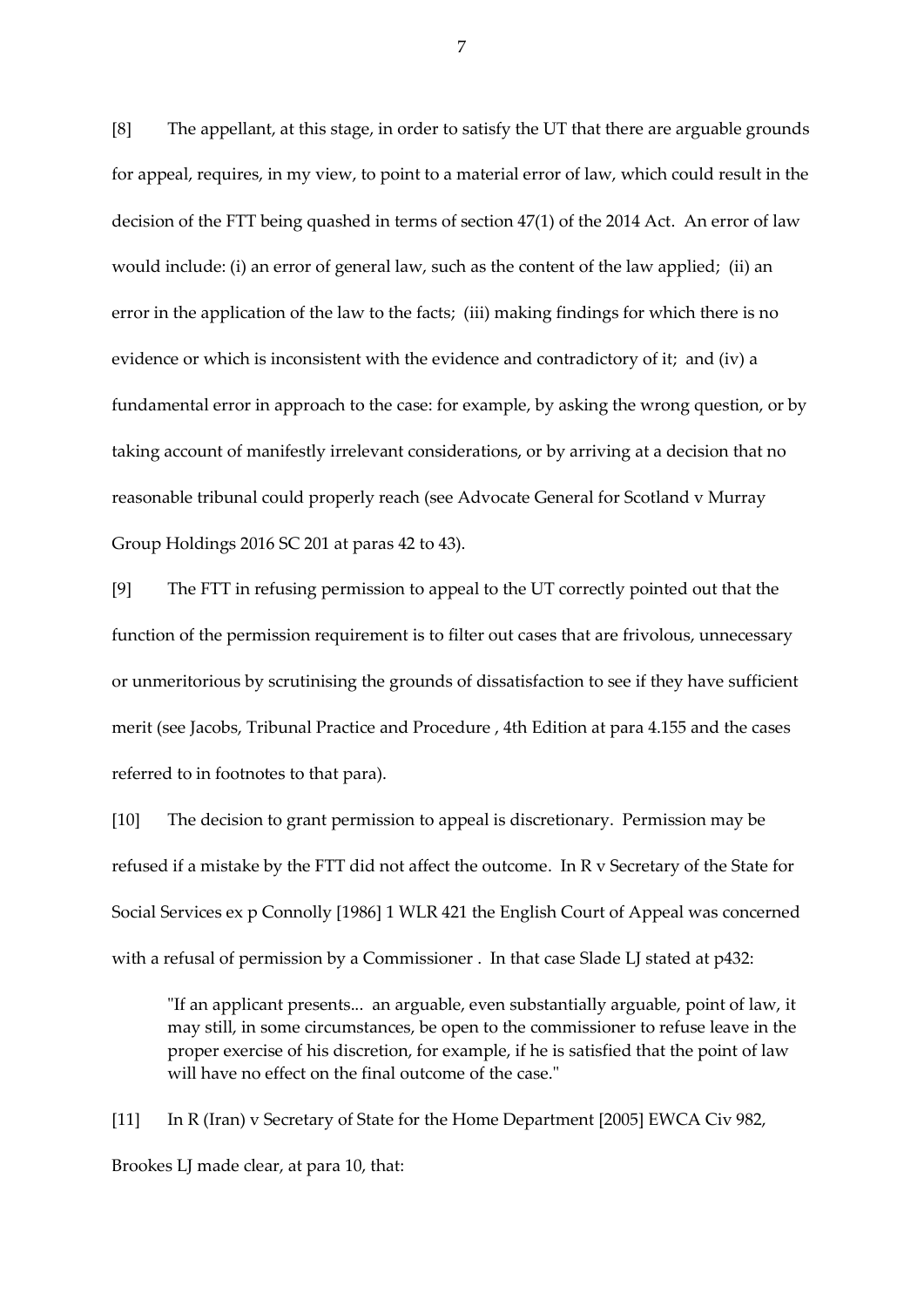"Errors of law of which it can be said that they would have made no difference to the outcome do not matter ..."

Permission can also be refused if an application identifies a point of law but it has no merit or substance ( R(I) 3161) or if further litigation would be disproportionate ( Cook v Plummer [2008] 2 FLR 989 at para 13) or if the point has become academic (R (Begum) v Social Security Commissioners [2002] EWHC 401 (Admin) at para 22.

[12] In the very recent case of Wightman v Secretary of State for Exiting the European Union 2019 SC 111, the Inner House of the Court of Session made clear that a court should not be asked to determine hypothetical or academic questions; that is those that will have no practical effect (see Lord President (Carloway) at para 22). However, the Inner House of the Court of Session can consider an academic appeal but will only do so if there is a wider public interest to be served in giving authoritative guidance on an important point of law (Eurocopy Rentals Ltd v Tayside Health Board 1996 SC41O at 413; Sloan v B 1991 SC 412 at 431). The Upper Tribunal may also be able to consider an academic appeal on the same grounds.

## **The purported points of law raised by the appellant**

[13] The appellant's application for permission to appeal to the UT was accompanied by a lengthy letter, dated 16 March 2019 (it is clear from the decision of the FTT in refusing permission to appeal that they were faced with a similar lengthy letter, dated 3 February 2019). The appellant's letter of 16 March 2019 ran to 13 pages and contained 86 paragraphs. It set out the numerous points raised by the appellant, with the appellant using the following headings:

1. Assignation of the respondent's factoring account;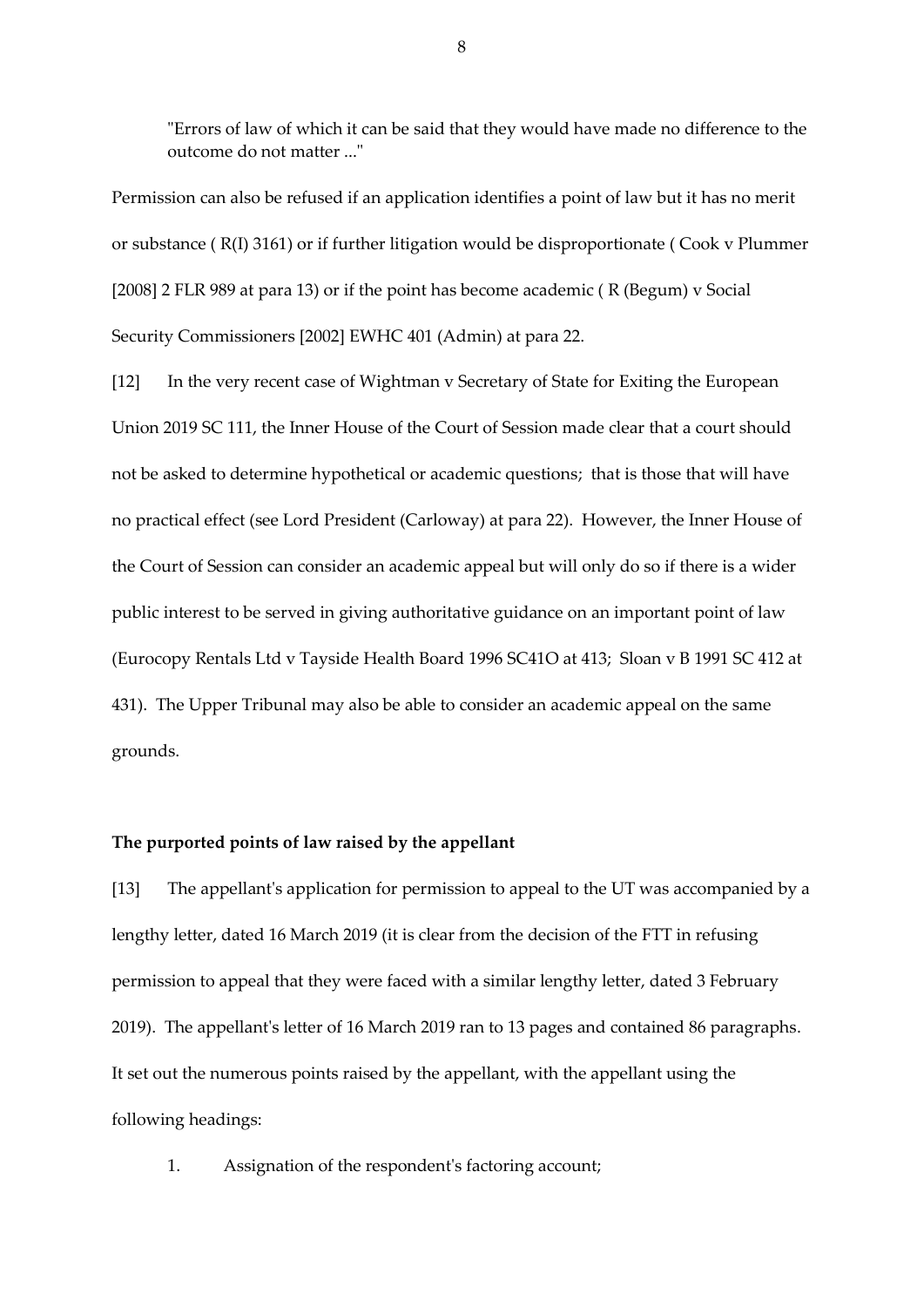2. Application FTS/HPC/PF/17/108 - compliance with section 3 of the code;

3. Compliance with the PFEO;

4. Application FTS/HPC/PF/18/2228 - compliance with section 3.2 of the code;

5. Application FTS/HPC/PF/18/2228 - compliance with section 4.7 of the code; and

6. Application FTS/HPC/PF/18/2228 - compliance with section 3.3 of the code. [14] It was not always clear from what was written by the appellant, in relation to each heading, the specific point of law which he wished to raise.However, I have carefully considered what the appellant has set out under each heading and have sought to identify the points of law which he wished to put in issue. The FTT in refusing permission to appeal have used the above headings to focus their decision and it is therefore convenient for me to follow the approach of both the appellant and the FTT and utilise the above headings in this decision. Headings 1 and 4 are related and I will therefore deal with them together . However, before doing so, it is first important to identify that there has been a change of factor . The respondents in this case are Allied, Souter & Jaffray. They were the factors to the Drumsmittal Road Resident's Association (hereinafter referred to as "the Association") until the end of October 2017. Since 1 November 2017 Newton Property Management has been the factor. In the circumstances I will refer to the respondents as "ASJ" and Newton Property Management as "Newton". Newton is

not a party in this case.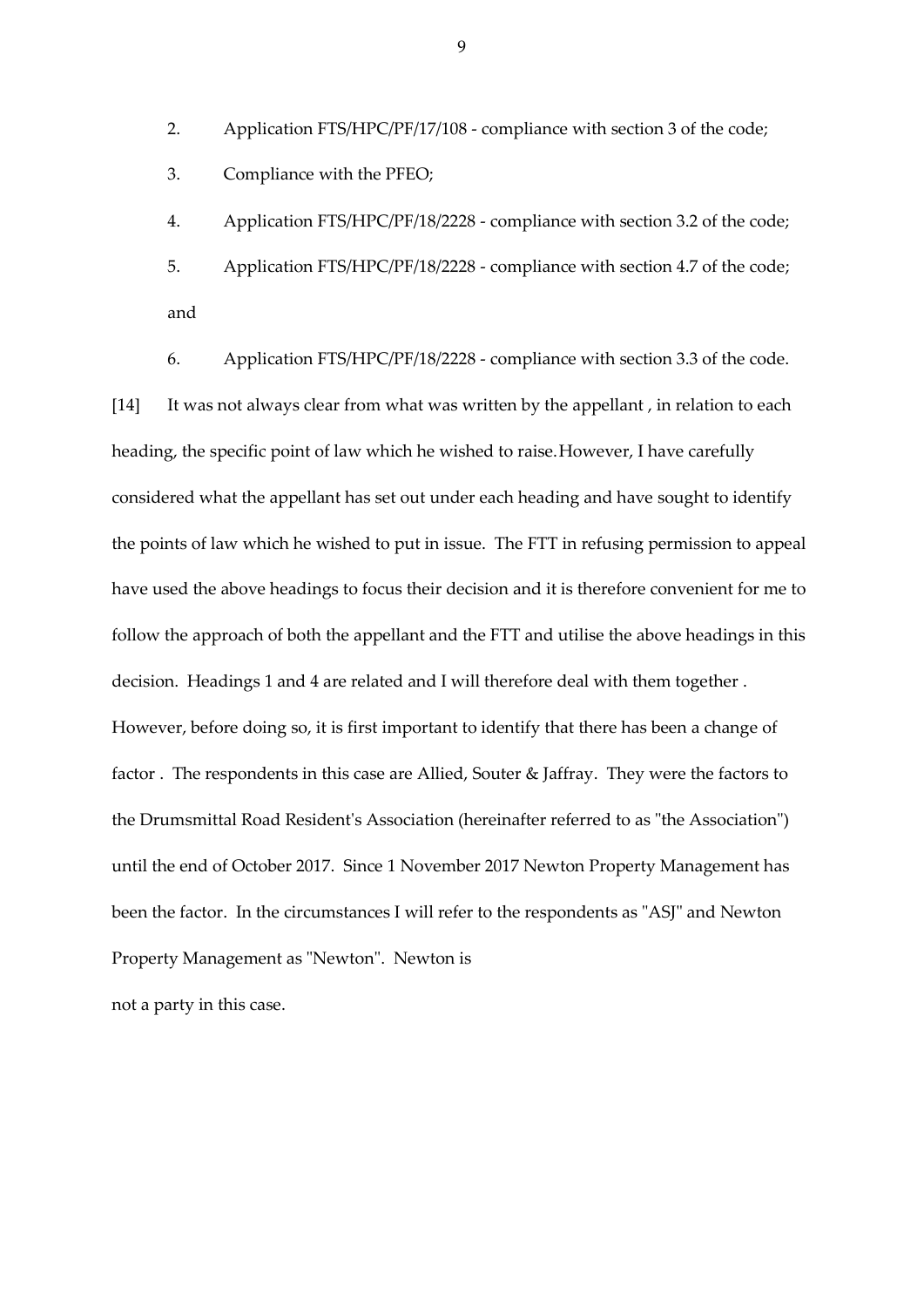# **Heading 1 and 4 - Assignation of the respondent's factoring account; Application FTSIHPCIPF/18/2228 - compliance with section 3.2 of the code**

[15] The points raised under these headings are focused in the appellant's letter of 16 March 2019 at paras 11 to 18 (heading 1) and 43 to 50 (heading 4). The appellant contends that the FIT erred in law by finding that ASJ's factoring contract with the Association had been assigned to Newton. The appellant makes clear, at para 16 and 45, of his letter that he did not dispute that there had been a 'change' of factor but disputed that there had been an assignation. The appellant claims that the distinction was an important one because it has affected the FTT's decision as regards his complaint in respect of a breach of section 3.2 of the code. Section 3.2 of the code provides:

3.2 Unless the title deeds specify otherwise, you must return any funds due to homeowners (less any outstanding debts) automatically at the point of settlement of final bill following change of ownership or property factor" .

The appellant contends the FTT have misinterpreted section 3.2 of the code. What section 3.2 of the code required, according to the appellant, was that any funds due to the homeowner must be returned to the homeowner when the property factor changed. Therefore ASJ should have returned all funds due to the homeowners when the factor changed to Newton. The FTT found that this was not necessary because there had been an assignation , however, the FTT were, according to the appellant, wrong about the assignation and that had then led them into error in their approach to section 3.2 of the code. [16] The FTT's decision deals with the change of factor at paras 11 to 20. It does not appear that the FTT saw any contractual documents as regards Newton's purchase of ASJ's factoring division (who were managing 67 estates). They did, however, hear from Mr Smith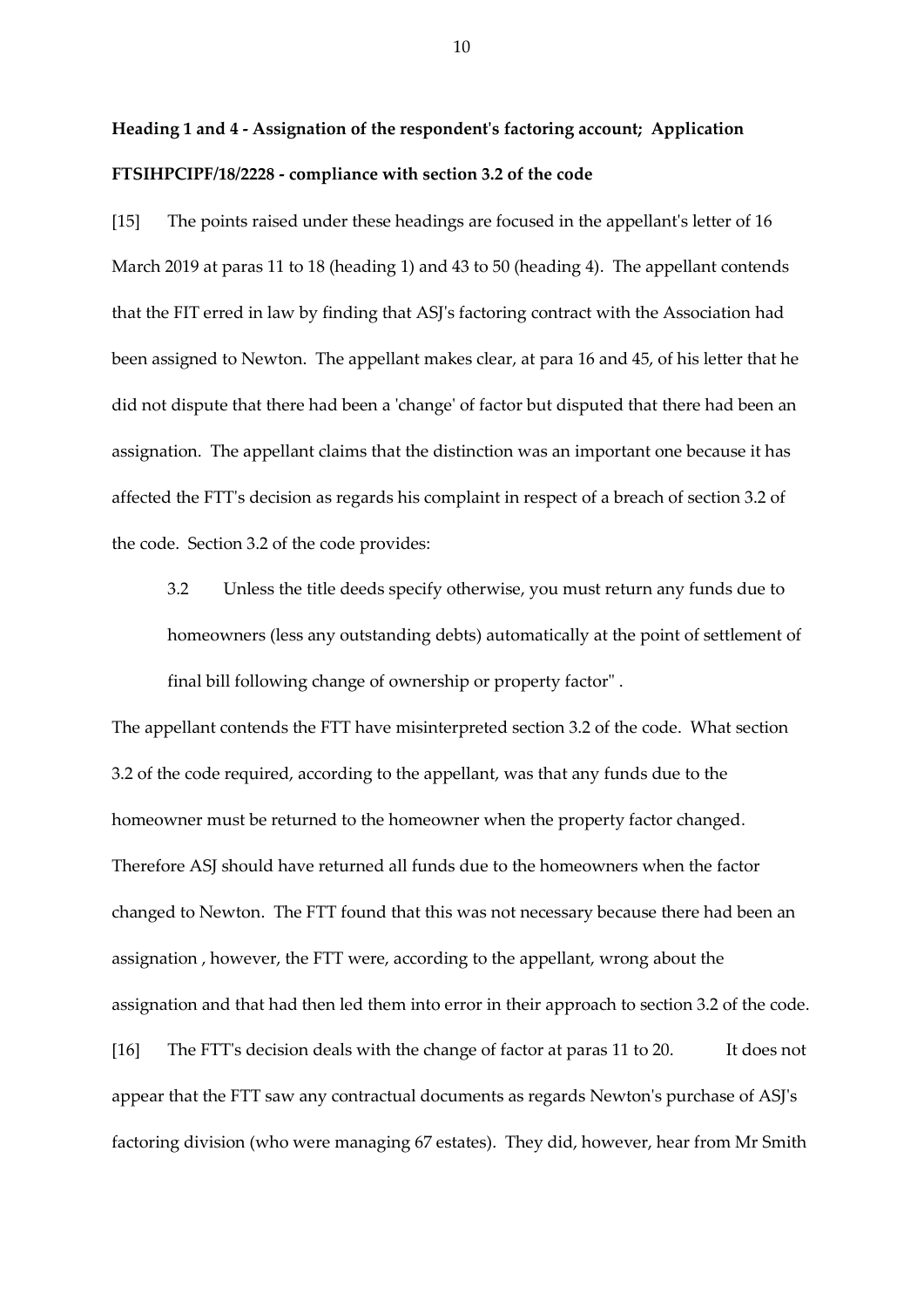(a Director of ASJ) who confirmed that with effect from 1 November 2017 the factoring division of ASJ had been purchased by Newton. Mr Smith also stated that ASJ had sought to ensure that all of their obligations in relation to the managed estates would be taken over by Newton. The FTT also had sight of a letter from Newton to the appellant, dated 20 November 2017, which indicated that the "factoring book of Allied, Souter & Jaffray" had been purchased by Newton. The FTT then, at para 20, felt able to find that the obligations of ASJ in respect of the development at Drumsmittal Road, had, with effect from 1 November 2017, been transferred to Newton. The FTT, at para 68 to 75, then considered the appellant's complaint as regards the alleged breach of section 3.2 of the code. The FTT at para 71 stated:

"71. Essentially, the issue here is whether 3.2 applies in a case where the obligations of the factor are assigned to another factor, which takes up where the other factor left off. There was no "final bill" issued by Allied Souter & Jaffray, and therefore no "point of settlement" for that bill. The funds held in credit by Allied Souter & Jaffray were not retained by them ; they were transferred to Newton."

[17] The FTT then went on to hold at para 74 that:

"... where there is an assignation by one factor to another, with the consequent transfer of funds held on behalf of the homeowners (as in this case), then in the view of the Tribunal there is no "final bill", and therefore no requirement to account to homeowners in the manner envisaged by section 3.2. It agrees ... that such an accounting would have the effect of requiring further time and trouble on the part of the outgoing and incoming factors, and the homeowners, which would be pointless. It would also not be necessary to meet the overriding objective of protecting the homeowners' funds."

The FTT when refusing permission to appeal noted at para 6 and 7 of that decision that even

if there had not been an assignation (and there had been termination of ASJ's contract with

the Association and a new contract entered into by the Association with Newton), their

decision would have remained the same.

[18) In my view the FTT were entitled, on the evidence before them, to make the finding

at para 20 of their decision and I consider that they have given clear reasons in relation to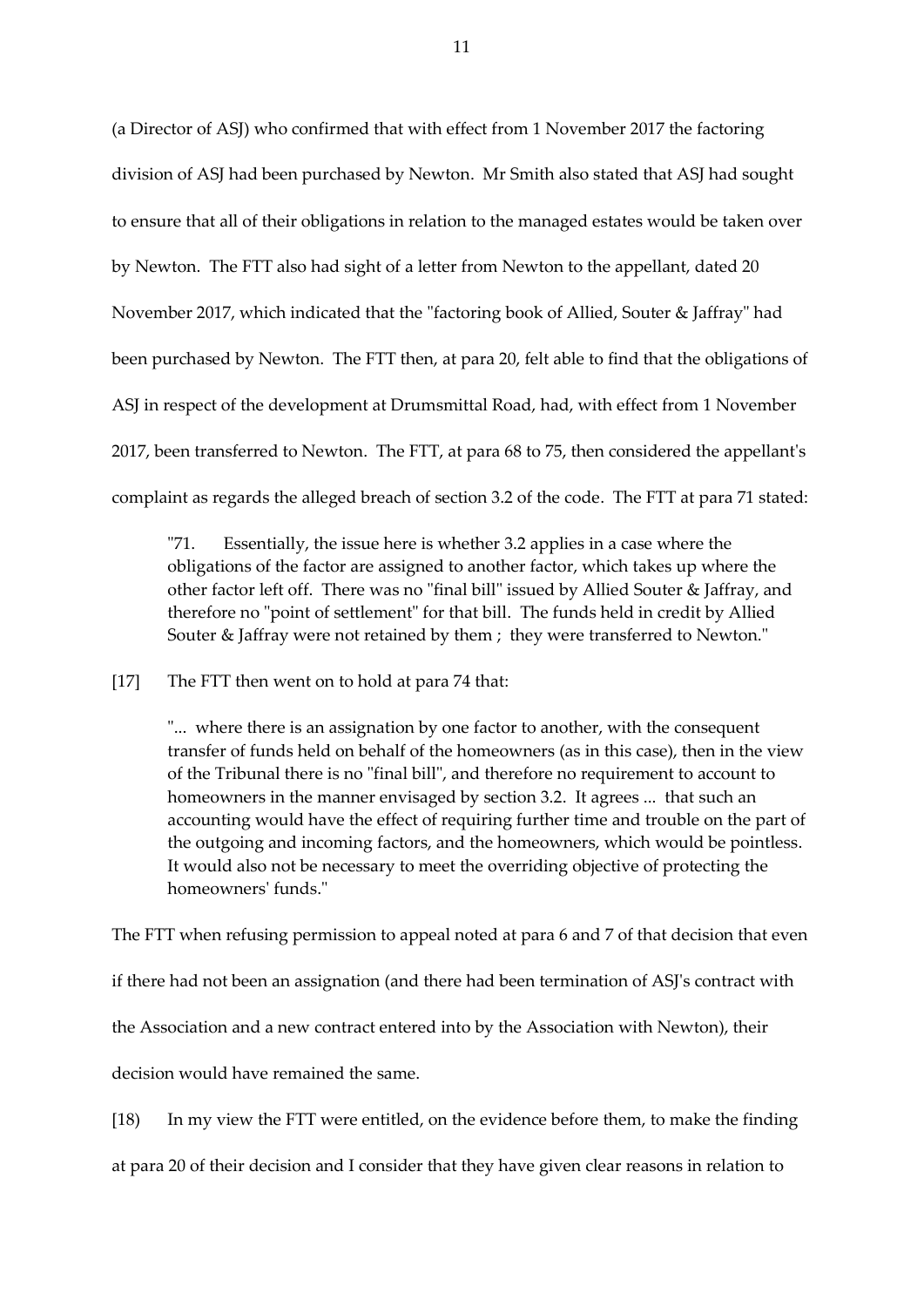their approach to their interpretation of section 3.2 of the code. The FTT decision is, as the appellant, points out, based on there being an assignation but the FTT have explained, when refusing permission to appeal, that they would have made the same decision even if a new contract had been entered into between Newton and the Association. Further, the appellant, whilst disputing that there was an assignation, clearly accepts that there was a change of factor on 1 November 2017. The appellant does not suggest that the funds held by ASJ (which amounted to £4,305.44 - see para 18 of the FTT decision) were not transferred to Newton in their entirety but rather considers that the exercise that the FTT considered would be pointless should have been conducted. Indeed at para 49 of his letter of 16 March 2019 the appellant stated:

"My objective with regard to section 3.2 of the Code was not to dispute that funds had been handed over, nor was it to explain why such a transfer should prejudice homeowners. My objective was to demonstrate that AS&J's actions did not comply with the requirements of the Code."

In my view, whilst I do consider it to be arguable that section 3.2 does require the exercise, which the FTT considered would be pointless, to be done when there is a change of factor (whether by assignation or by way of termination of the old contract with the exiting factor and entering a new contract with a new factor), I am of the view that this point is now academic. It is now well over a year since the funds have been transferred to Newton in circumstances where there was no loss or inconvenience to the homeowners. ASJ no longer has any involvement with the Association. I would expect that Newton would have by now used the transferred funds in the course of their factoring duties. In my view, even if the appeal was successful it could only ever result in the FTT requiring a pointless paper exercise to be conducted which may cause considerable inconvenience to the other homeowners and I would doubt if any reasonable FTT, in such circumstances, would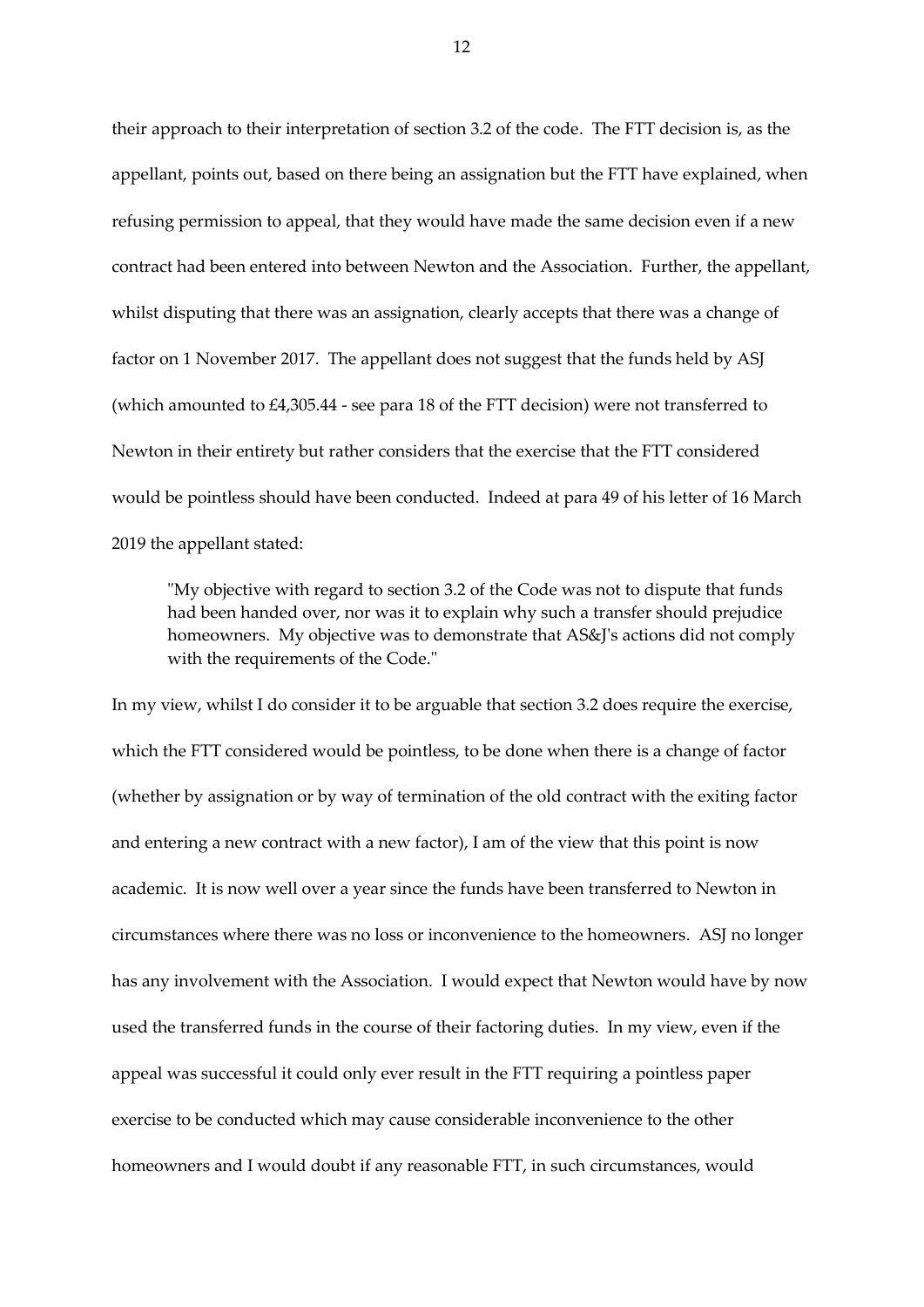exercise their discretion in terms of section 19(1)(b) of the 2011 Act and make a PFEO (section 19 of the 2011 Act is set out at para 33 below). In my view a successful appeal would not have any practical effect, would not affect the final outcome reached by the FTT in this case and I consider that it would also be disproportionate to litigate this point (in the absence of any other arguable grounds) any further.

[19] In the circumstances I am not satisfied that the following purported errors of law are arguable and I refuse to grant permission to appeal to the UT in respect of them:

- (1) The FTT's purported error of law erred in law by finding that ASJ's factoring contract with the Association had been assigned to Newton; and
- (2) The FTT's purported error of law in its interpretation of section 3.2 of the code resulting in it finding that there had been no breach of section 3.2 of the code.

#### **Heading 2 - Application FTSIHPC/PF/17/108 - compliance with section 3 of the code**

[20] This heading is in relation to the remit from the UT. The points raised under this heading are focused in the appellant's letter of 16 March 2019 at paras 19 to 36. The appellant contends that the FTT erred in law by: (1) failing to follow the decision of the UT; (2) failing to find that ASJ were in breach of section 3 of the code; and (3) finding that his complaint about the Certificate of Income and Expenditure (hereinafter referred to as "CIE") failing to include details about owners not paying their service charges fell within section 4.6 of the code. As regards the purported errors of law (1) and (2) the appellant contends that the information contained in the CIE for the period 1 November 2015 to 31 October 2016 was inadequate and did not meet the test set out in section 3 of the code of clarity and transparency in all accounting procedures. As regards the purported error of law (3) the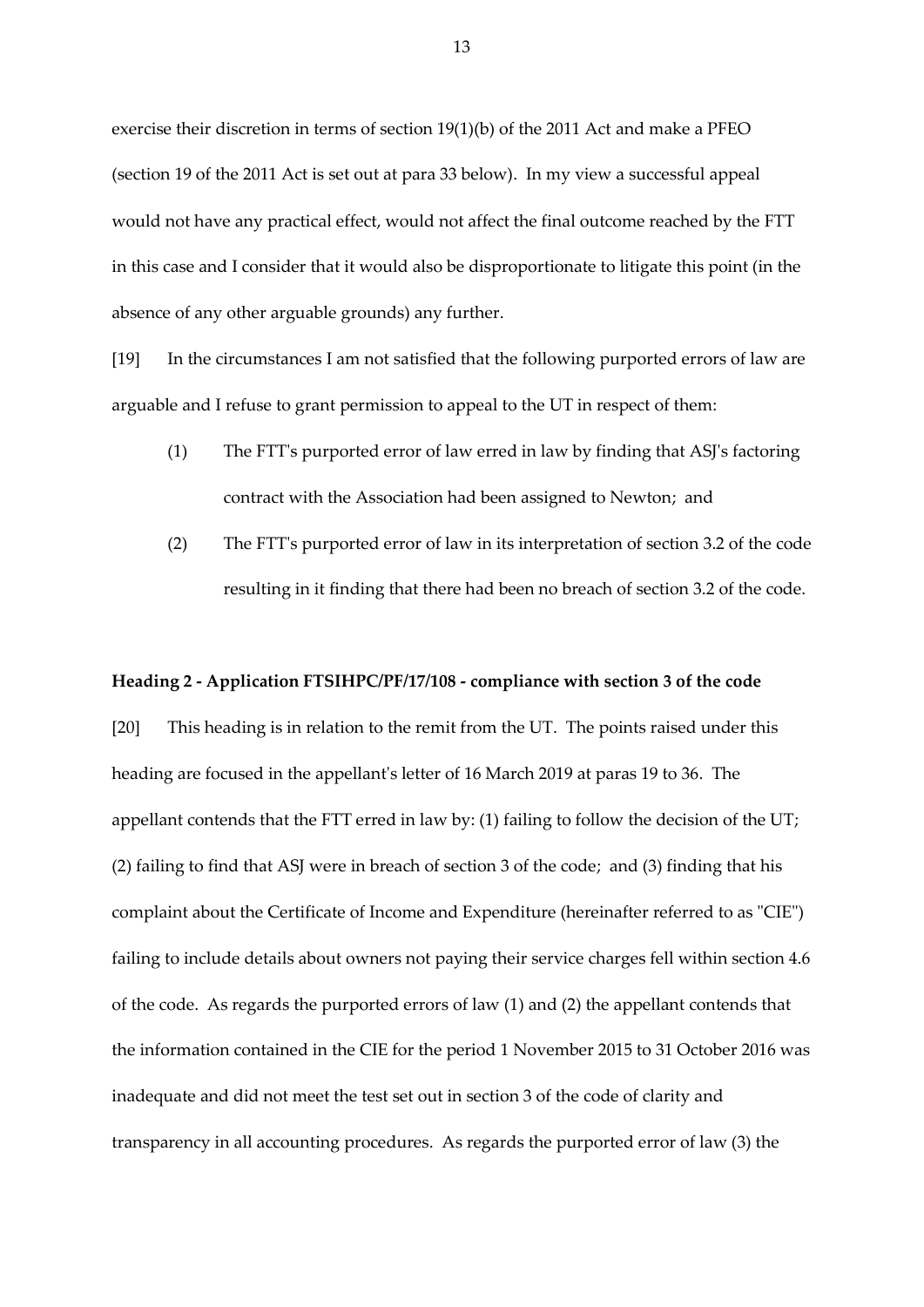appellant contends that: (a) the number of homeowners in arrears to a factor; and (b) the amount of the arrears due by each homeowner, are matters that should have been included in the CIE in order for it to comply with section 3 of the code. As set out at para 2 above, the UT refused the appellant permission to appeal on a very similar point to purported error of law (3) because, amongst other things, the appellant had already been provided with that information. The appellant now contends that that information should be contained within the CIE in order for it to comply with section 3 of the code.

[21] The FTT decision deals with this heading at paras 26 to 51. The FTT begin by acknowledging the UT decision, and, in particular highlight para 23 of that decision, which sets out how the UT considered the FTT ought to have approached the consideration of whether or not there was a breach of section 3 (see para 3 above). The FTT then identified that a CIE was issued to each homeowner annually. At para 29 the FTT correctly identified that they had to consider whether the information contained within the CIE for the period 1 November 2015 to 31 October 2016 met the objective test of "clarity and transparency in all accounting procedures", set out in section 3 of the code and the requirements in section 3.3 of the code. Section 3.3 of the code provides:

"You must provide homeowners, in writing at least once a year (whether as part of billing arrangements or otherwise), a detailed financial breakdown of charges made and a description of the activities and works carried out which are charged for. In response to reasonable requests, you must supply supporting documentation and invoices or other appropriate documentation for inspection or copying. You may impose a reasonable charge for copying, subject to notifying the homeowner of this charge in advance."

The FTT, who had the benefit of the CIE for the period 1 November 2015 to 31 October 2016 before them, then set out how the annual charge was calculated and identified what was included in the CIE in respect of both income and expenditure. The FTT made clear, at para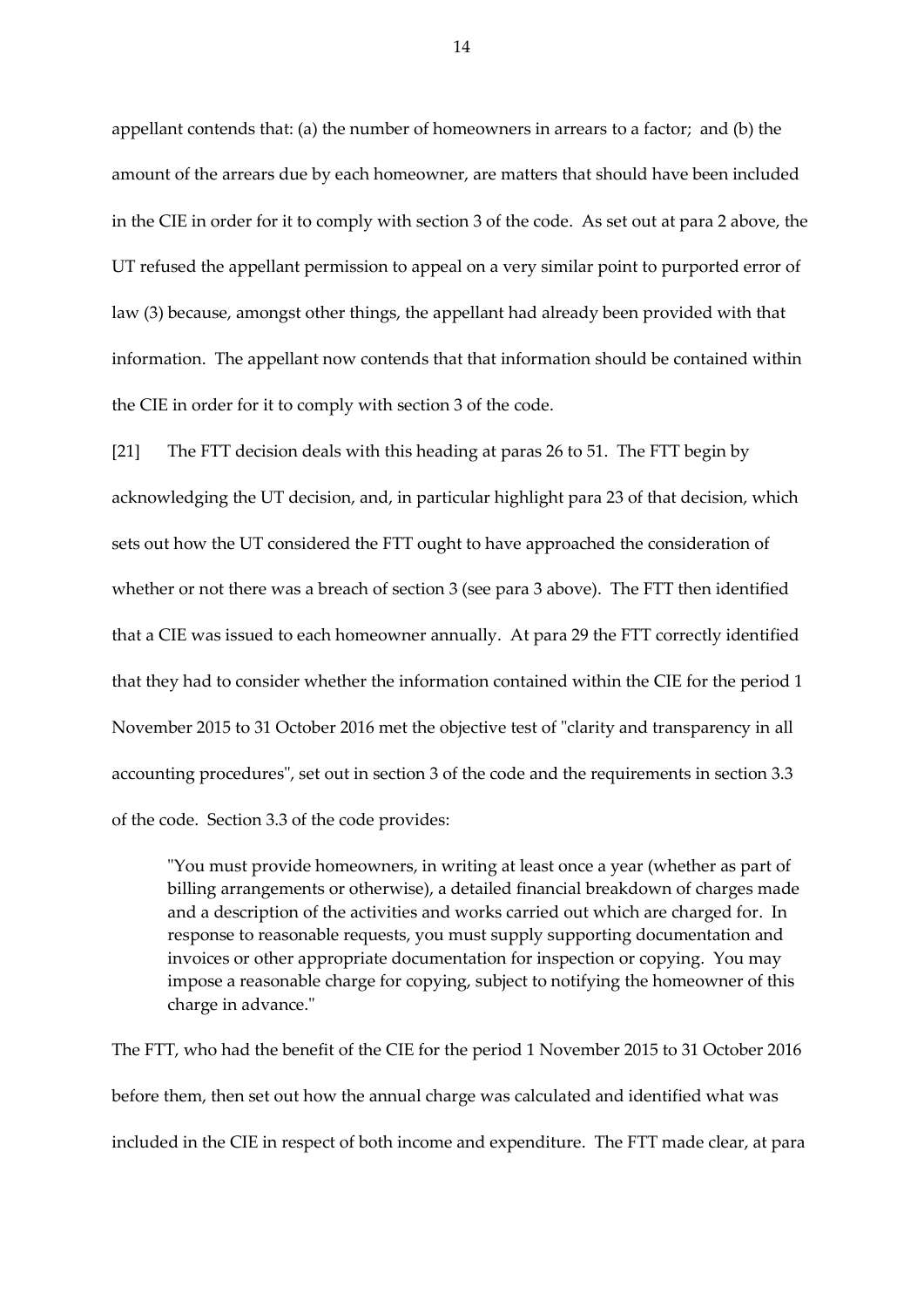36, that they gave the appellant an opportunity to set out why the CIE did not meet the requirements of section 3 of the code and also had regard to the arguments the appellant had presented to the UT previously.

[22] The FTT summarised the appellant's arguments at para 37 and then between paras 38 and 51 carefully explained why they did not consider them to be well founded. At para 40 the FTT explained that they considered the CIE to be clear and transparent and that it provided homeowners, in accordance with section 3.3 of the code, with both "a detailed financial breakdown of the charges made" and "a description of the activities and works carried out which are charged for''. At para 42 to 49 the FTT gave a detailed explanation as regards why the CIE did not need to contain details about homeowners not paying their service charges. This was because section 4.6 of the code placed a specific requirement on a factor to keep homeowners informed of any debt recovery problems of other homeowners which could have implications on them [my emphasis] (the FTT noted for sake of completeness at para 47 to 50 that, in any event, there were not in fact any debt recovery problems in respect of homeowners which were having implications on the other homeowners). The FTT also made clear at para 45 and 46, under reference to the opening para of section 3 of the code, that details about homeowners not paying their service charges would need to be included in the CIE if it had an impact on: (i) the charges the homeowners were paying for; and (ii) how those charges were calculated. However, there was no such impact in the present case. In my view the FTT have approached the question of consideration of whether there has been a breach of section 3 of the code in accordance with the UT decision. They have set out cogent and full reasons for finding that the CIE for the period 1 November 2015 to 31 October 2016 complied with section 3 of the code and why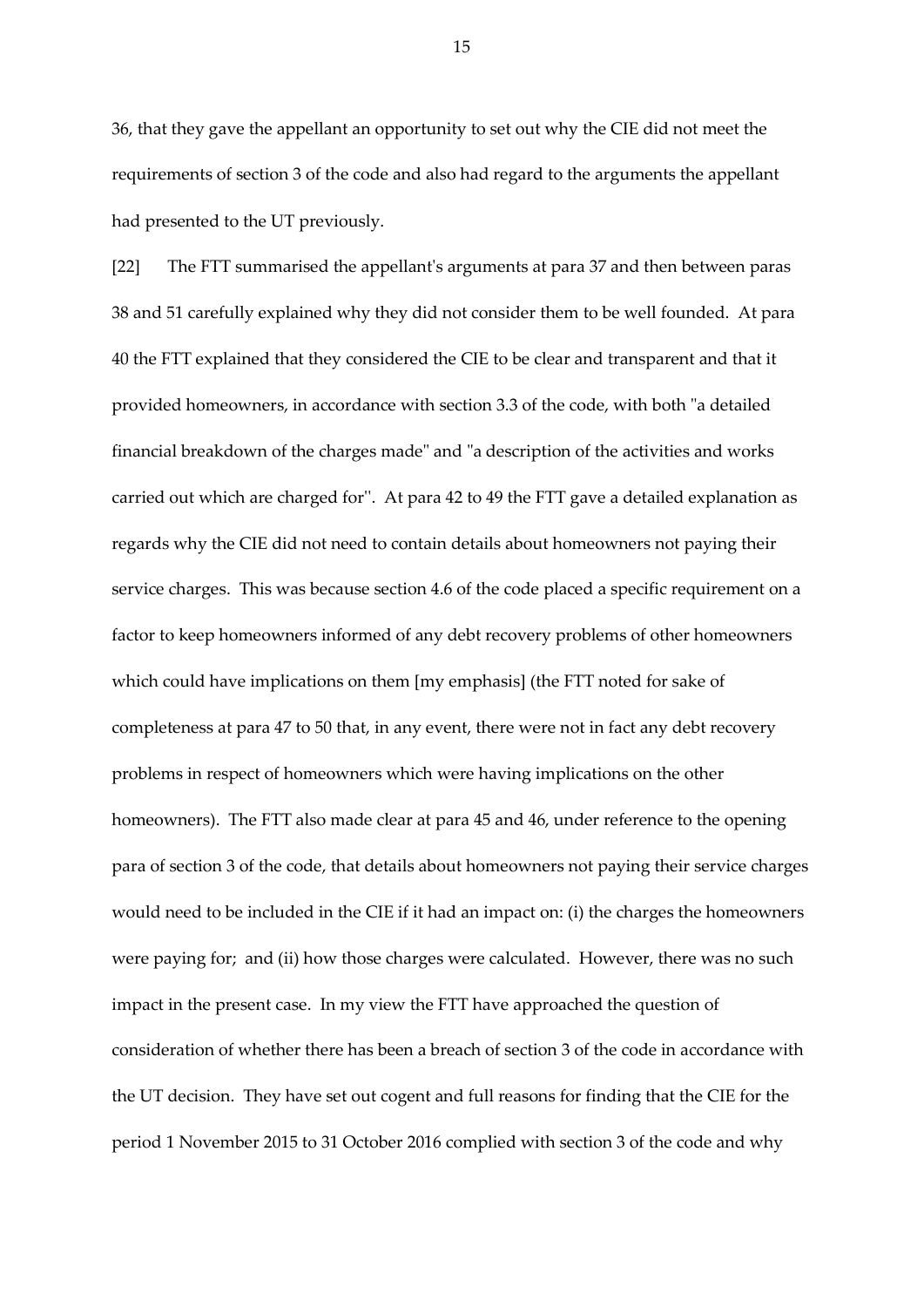section 4.6 of the code applied in respect of owners not paying their service charges (it is also important to note that the FTT decision of 30 May 2017, at para 19, found that ASJ had not breached section 4.6 of the code because they had supplied the information in relation to bad debts that the appellant had sought). In the circumstances I am unable to detect any error of law in the approach of the FTT.

[23] In the circumstances I do not consider that it is arguable that the FTT has made an error of law in relation to points (1) to (3) set out in para 20 above. Further, even if it is assumed FTT erred in holding that section 3 of the code did not require the CIE for the period 1 November 2015 to 31 October 2016 to detail: (a) the number of homeowners in arrears to a factor; and (b) the amount of the arrears due by each homeowner, that purported error is, in my view, now academic because the appellant has already been supplied with that information by ASJ (and indeed Newton have also supplied him with that information for subsequent years) and therefore a successful appeal on point (3) would not have any practical effect. I am therefore not satisfied that points (1) to (3) amount to arguable grounds of appeal and I refuse permission to appeal to the UT in respect of them.

#### **Heading 3 - Compliance with the PFEO**

[24] The point raised under this heading is focused in the appellant's letter of 16 March 2019 at paras 37 to 42. The appellant contends that the FTT erred in deciding to revoke the PFEO made on 28 September 2018. The FTT have set out full reasons for doing so at paras 52 to 59. In short the PFEO required, amongst other things; ASJ, in terms of section 4.4 of the code, to draft and provide each homeowner and the Association with a clear statement of how service delivery and other charges will be affected if one or more homeowners did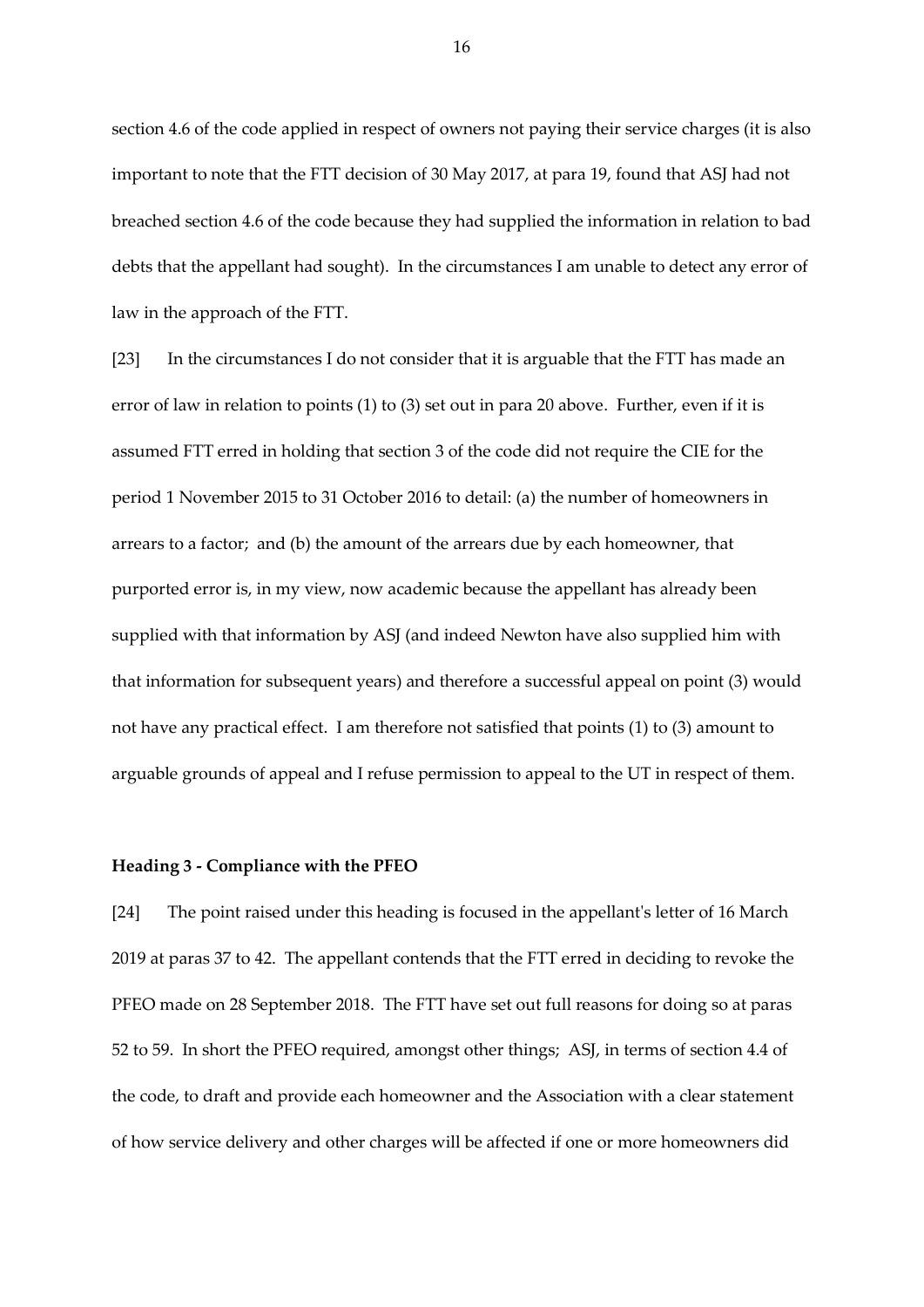not fulfil their obligations. At para 55 the FTT made clear that they considered that ASJ had not complied with this requirement. However, the FTT went on to explain that they considered it would be pointless insisting on ASJ to comply with this requirement given that they were no longer the factor for the Association and decided to revoke it on the basis it was no longer necessary.

[25] Section 21(1) of the 2011 Act provides that:

"(1) Where the First-tier Tribunal has made a property factor enforcement order it may, at any time -

 $(a)$  [...] (b) where it considers that the action required by the order is no longer necessary, revoke it"

The FTT have given clear reasons why they considered that the PFEO was no longer necessary and section 21(1)(b) of the 2011 Act entitled them to revoke it.

[26] In the circumstances I do not consider that it is arguable that the FTT have made an error of law in relation to exercising their discretion to revoke the PFEO made on 28 September 2017. I am therefore not satisfied that this point amounts to arguable grounds of appeal and I refuse permission to appeal to the UT in respect of it.

#### **Heading 5 - Application FTSIHPCIPF/18/2228 - compliance with section 4.7 of the code**

[27] The appellant's position in respect of this heading is set out in paras 51 to 64 of his letter of 16 March 2019; however, it is very difficult to ascertain what point of law the appellant wished to raise. At para 61 of his said letter the appellant stated:

"The FTT has therefore made errors in both its findings and in law concerning Section 4.7 of the Code. Its findings in paragraph 61 were that, 'There is no evidence that the Factors, or Newton, have ever sought payment from the remaining homeowners in respect of unpaid charges of homeowners in arrears'. That is not the requirement of the Code. The requirement of the Code is that the factor must 'have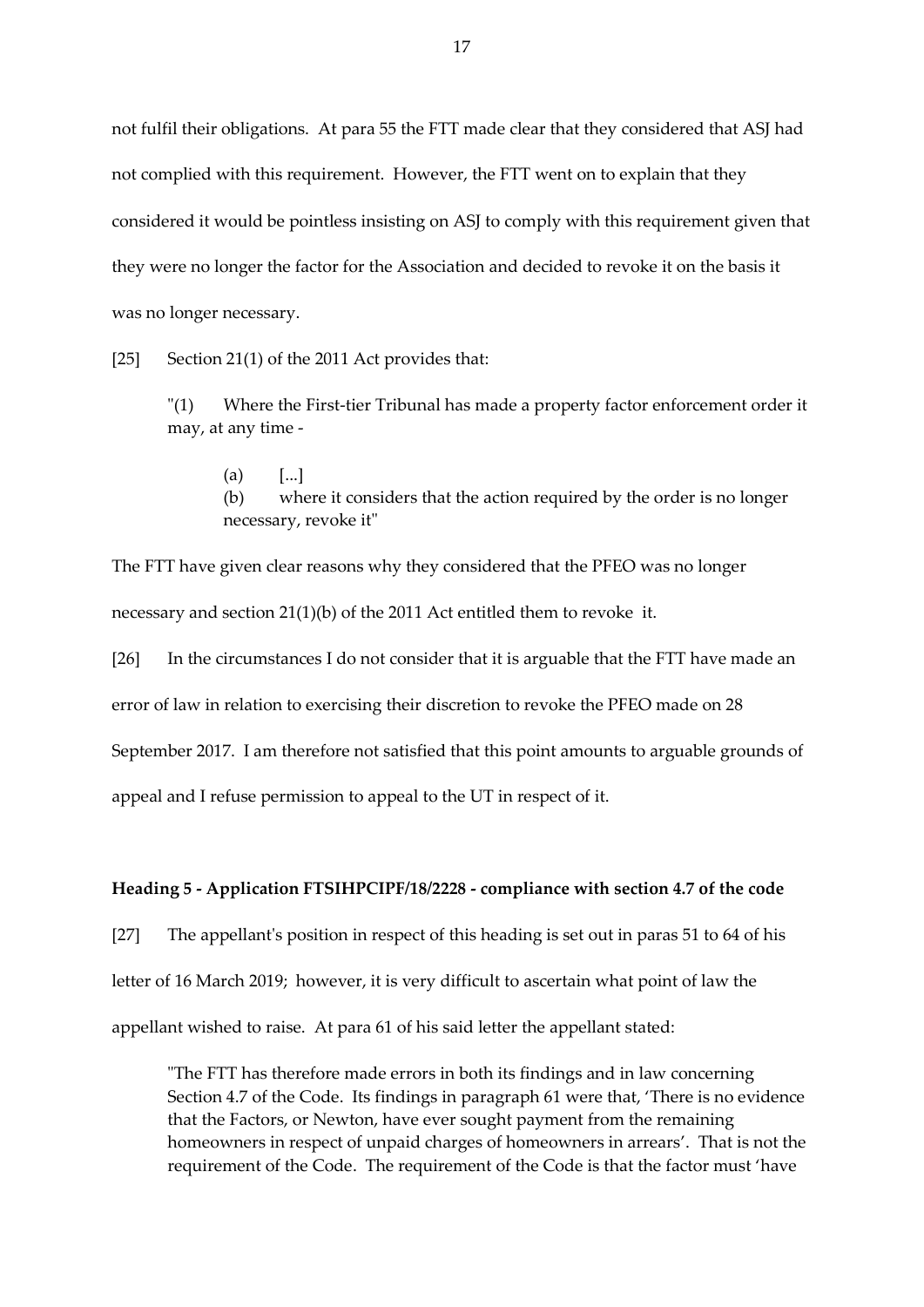taken reasonable steps to recover unpaid charges from any homeowner who has not paid their share of the costs prior to charging those remaining homeowners if they are jointly liable for such costs.' All homeowners were liable for such costs and the homeowners' account was charged by AS&J. Despite that, AS&J failed to disclose the debt in their accounts and failed to demonstrate what steps they had taken to recover the charges".

The appellant's point, although it is far from clear, seems to be that the CIE for the period 1

November 2015 to 31 October 2016 identified that the homeowners had been charged

£369.79 in respect of debt recovery but ASJ had failed to demonstrate what steps they had

taken to recover the unpaid charges, which resulted in ASJ breaching section 4.7 of the code.

[28] Section 4.7 of the code provides:

"4.7 You must be able to demonstrate that you have taken reasonable steps to recover unpaid charges from any homeowner who has not paid their share of the costs prior to charging those remaining homeowners if they are jointly liable for such costs."

Therefore what section 4.7 requires is for the factor to be able to demonstrate he had taken reasonable steps to recover unpaid charges from a homeowner who has not paid their share before charging the remaining homeowners for those unpaid charges.

[29] The FTT, at para 61, made clear that there was no evidence that ASJ or Newton had ever sought payment from the remaining homeowners in respect of unpaid charges of homeowners in arrears and concluded that section 4.7 of the code did not apply. In my view, it is not arguable that the FTT have made an error of law in their approach to section 4.7 of the code. Section 4.7 is concerned with unpaid charges of a homeowner and not costs incurred in respect of steps taken to recover unpaid charges. Indeed, in order to comply with the requirement to take reasonable steps to recover unpaid charges from a homeowner who has not paid their share one would expect the factor to incur some cost in doing so. In the present case neither ASJ or Newton have sought payment from the remaining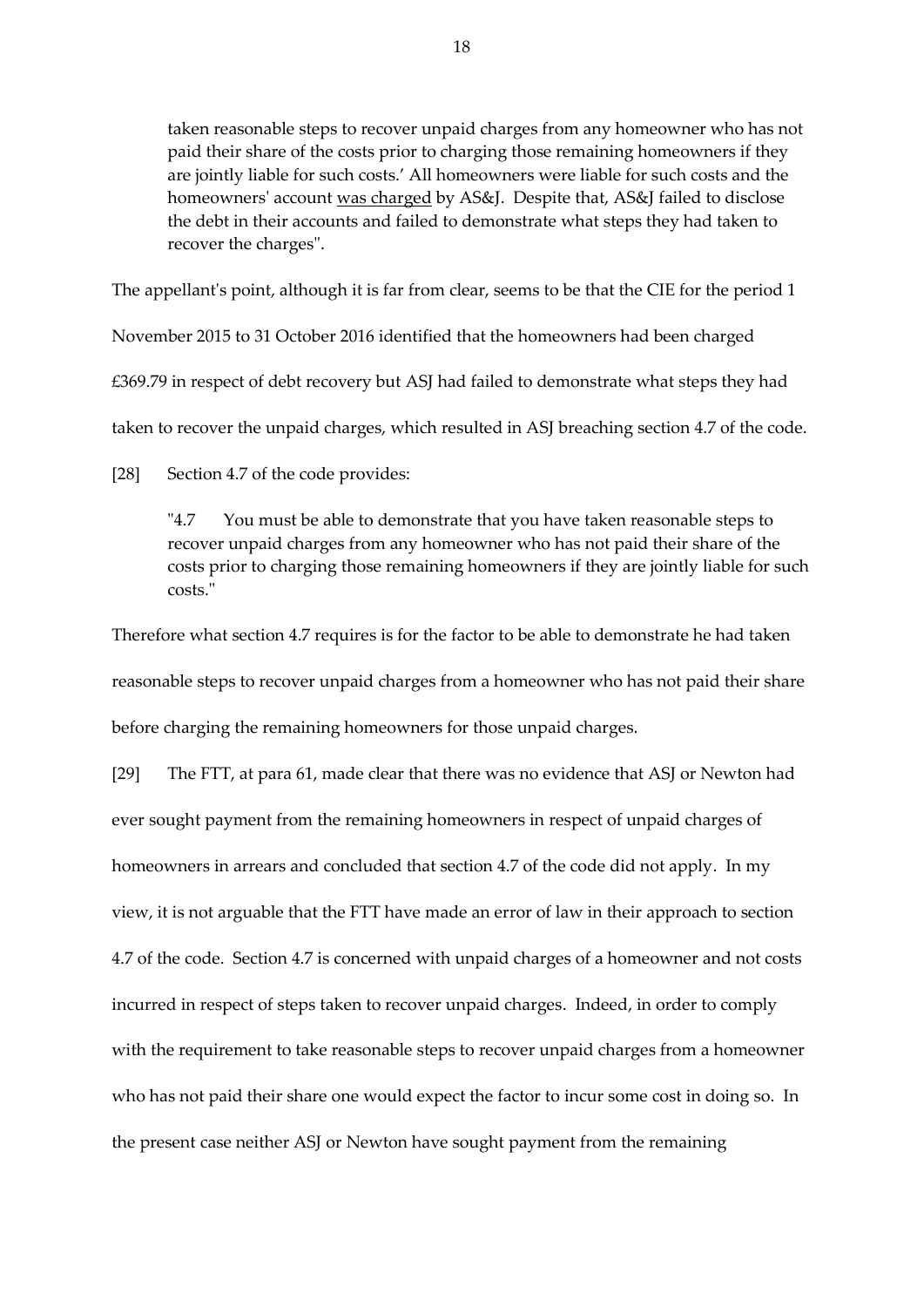homeowners in respect of unpaid charges of homeowners in arrears and therefore it was necessary for the factor to be able to demonstrate that they had taken reasonable steps to recover the unpaid charges (although the factor would need to be in position to do so if they did subsequently charge other homeowners in respect of unpaid charges of homeowners in arrears). In any event the CIE for the period 1 November 2015 to 31 October 2016 details expenditure of £369 .79 in respect of debt recovery and, as the FTT pointed out at para 50, it would have been open to the appellant, in terms of section 3.3 of the code to make a reasonable request for "supporting documentation and invoices or other appropriate documentation for inspection or copying" to satisfy himself as regards the steps taken by the factor to recover debt. However, the FTT made clear, at para 50, that the appellant did not make such a request.

[30] In the circumstances I do not consider that it is arguable that the FTT have made an error of law in relation to their approach to section 4.7 of the code. I am therefore not satisfied that this point amounts to arguable grounds of appeal and I refuse permission to appeal to the UT in respect of it.

**Heading 6 - Application FTS/HPCIPF/1812228 - compliance with section 3.3 of the code** [31] The point raised under this heading is focused in the appellant's letter of 16 March 2019 at paras 65 to 71. The appellant contends that the FTT have made an error of law in finding that the homeowner has no right to challenge the factor's figures, which are openended, unaudited and do not balance. This error relates to the CIE for period 1 November 2016 to 31 October 2017 (this ClE was prepared by ASJ for the period up to the date they ceased to be factor). At para 66 the FTT have found that there was a breach of section 3.3 of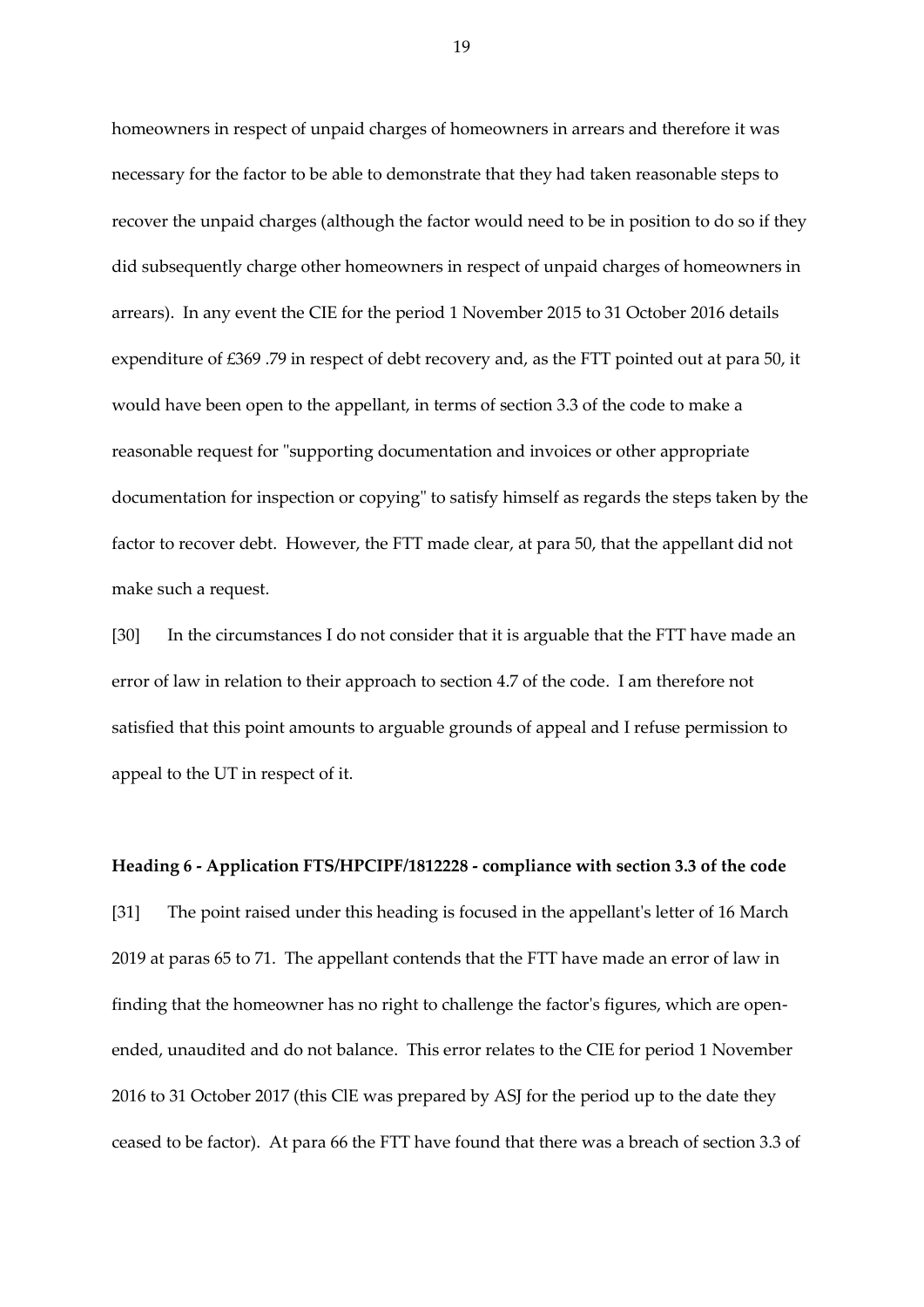the code due to the failure of ASJ to provide each homeowner with that CIE (that CIE was only provided to the appellant at the AGM). However, the FTT concluded that the CIE for the period 1 November 2016 to 31 October 2017 contained the same information as the previous CIE (namely the CIE for the period 1 November 2015 to 31 October 2016) and therefore , standing their decision as regards the content of that previous CIE, provided sufficient detail to comply with section 3 of the code. The FTT then concluded, in their discretion, that it was not necessary or appropriate to make a PFEO in respect of the breach of section 3.3 of the code.

[32] There is no suggestion that the appellant contended before the FTT that they should not accept the figures detailed in the CIE for the period to 31 October 2017 , but in any event, the FTT were entitled to do so.

[33] Section 19(1) of the 2011 Act provides:

"(1) The First-tier Tribunal must, in relation to a homeowner's application referred to it under section 18(1)(a) decide -

(a) whether the property factor has failed to carry out the property factor's duties or, as the case may be, to comply with the section 14 duty, and

(b) if so, whether to make a property factor enforcement order."

Section 19(1)(b) of the 2011 Act therefore makes clear that the FTT have a discretion whether to make a PFEO. The FTT in this case have explained at para 66 and 67 of their decision why they exercised their discretion not to make a PFEO. In short they concluded that as the appellant had already received the ClE for the period to 31 October 2017 at the AGM of the Association there had been no prejudice to him and therefore it was not necessary to make a PFEO. In such circumstances I am unable to detect any error on the part of the FTT in the exercise of the discretion afforded to them in section 19(1)(b) of the 2011 Act.